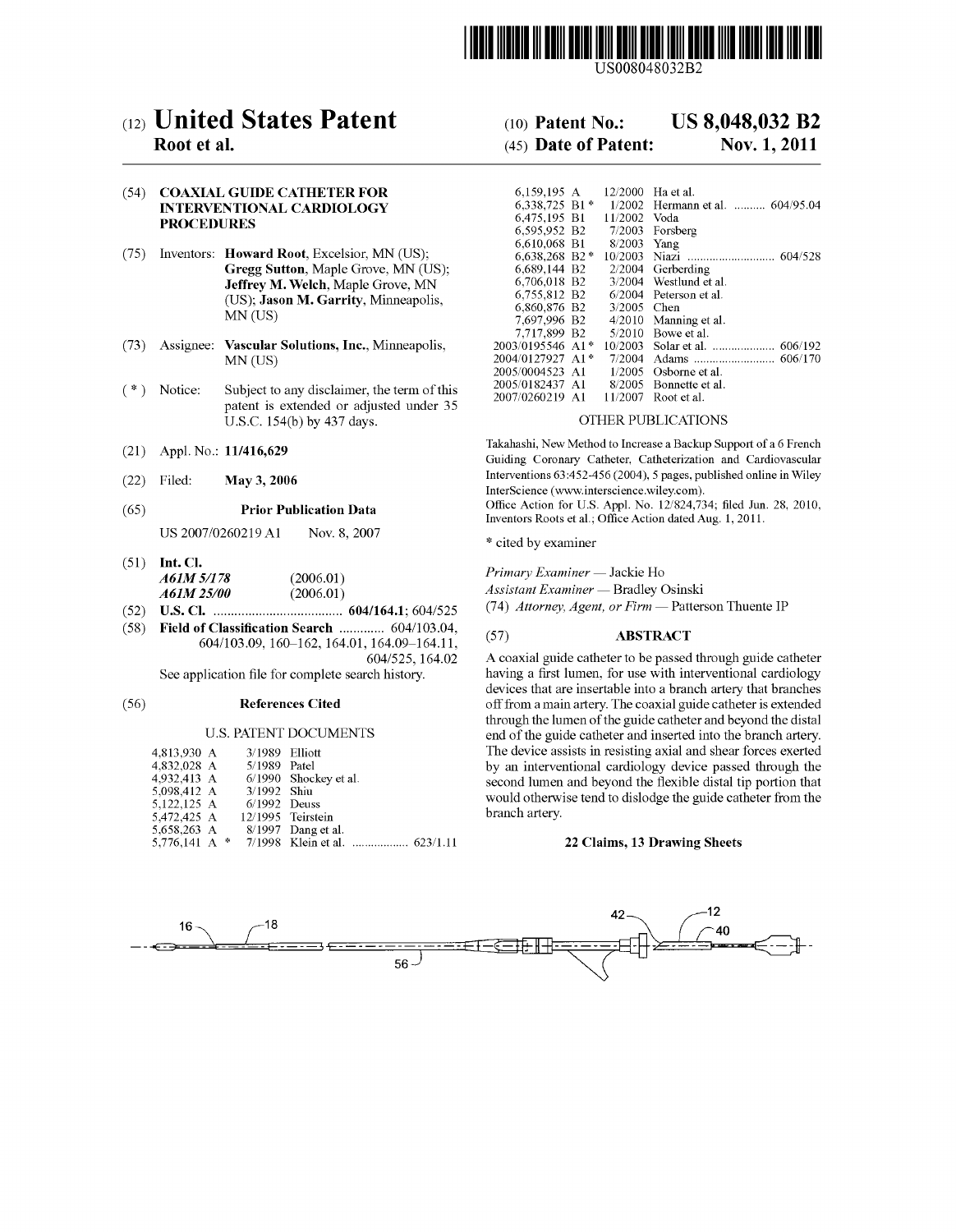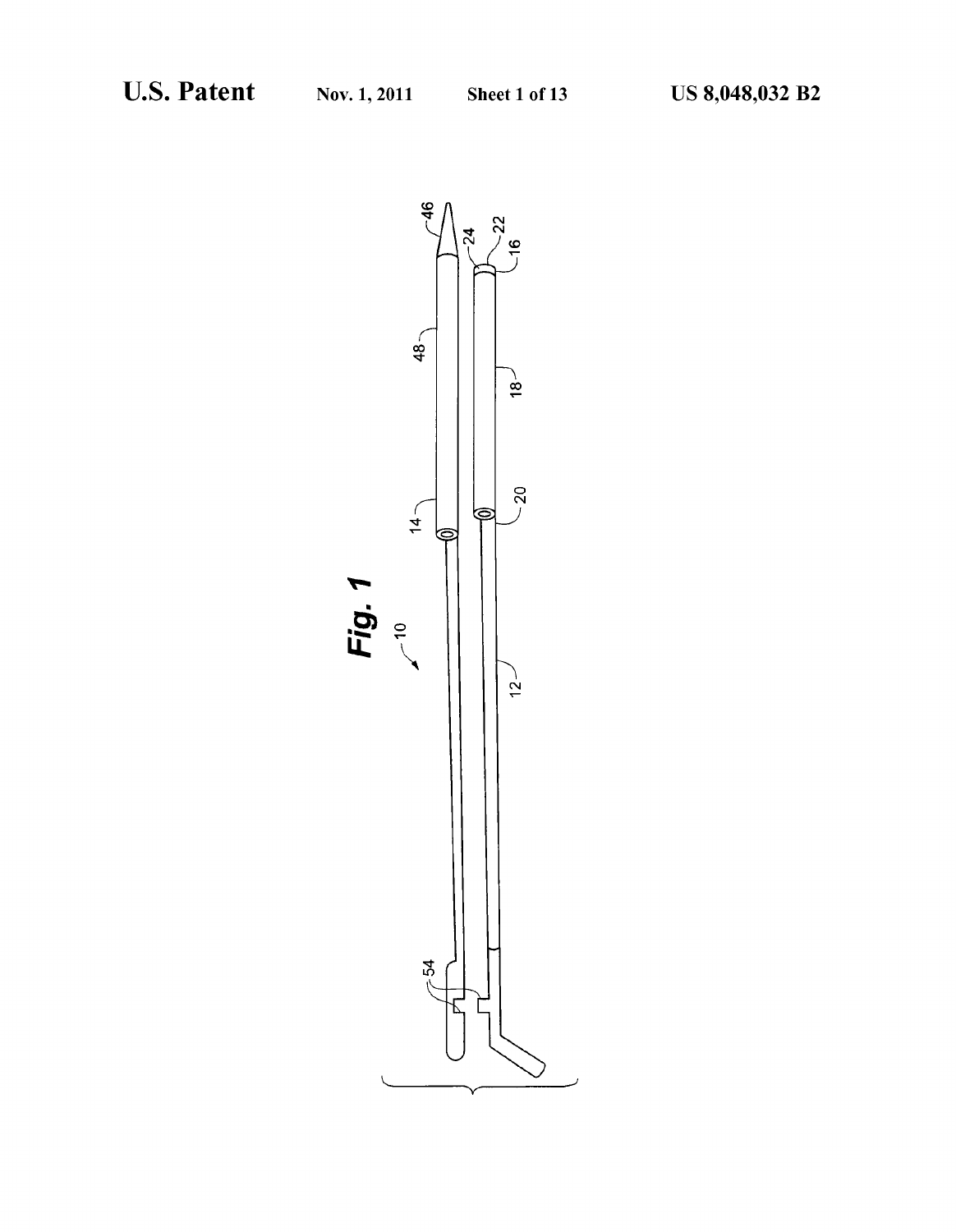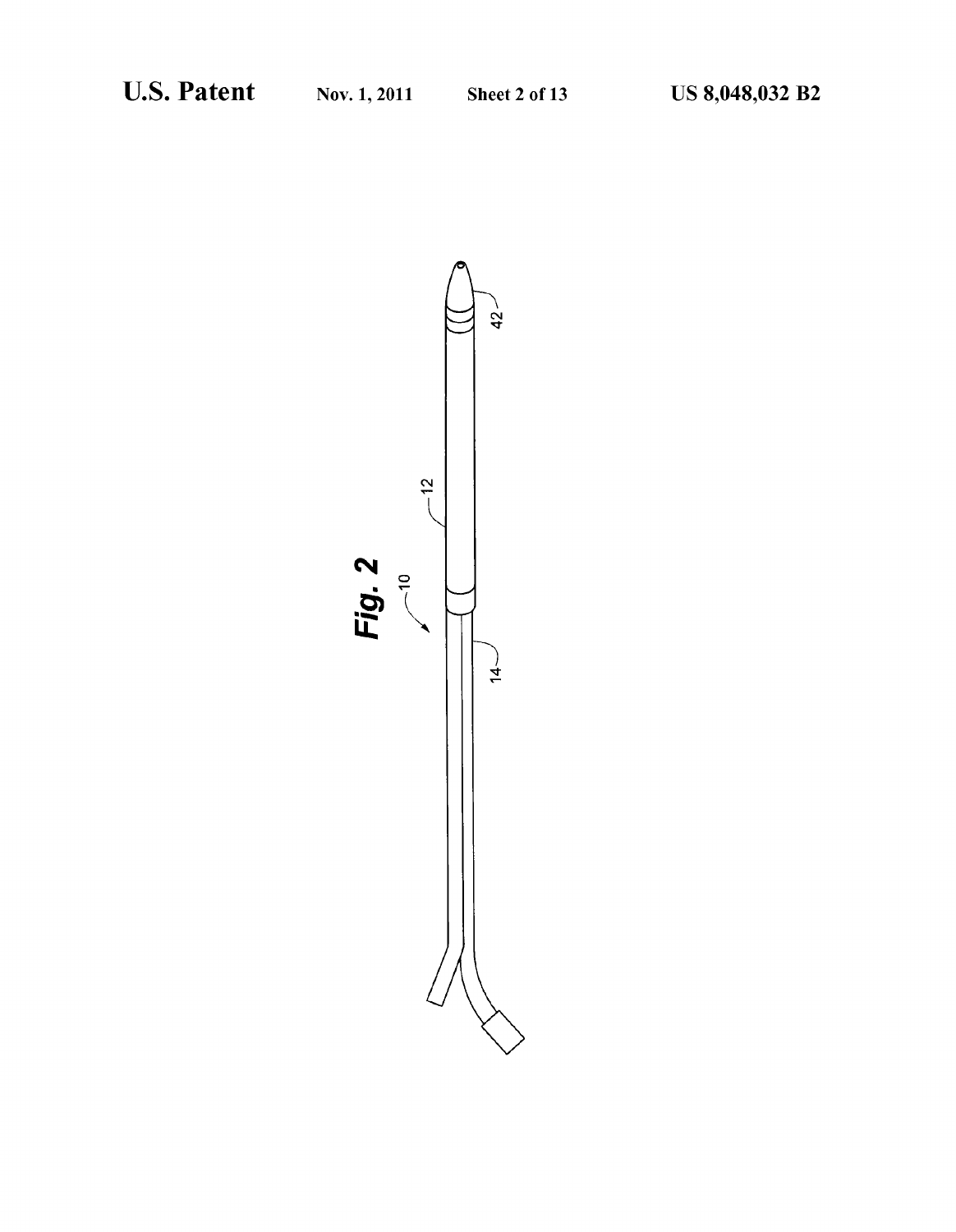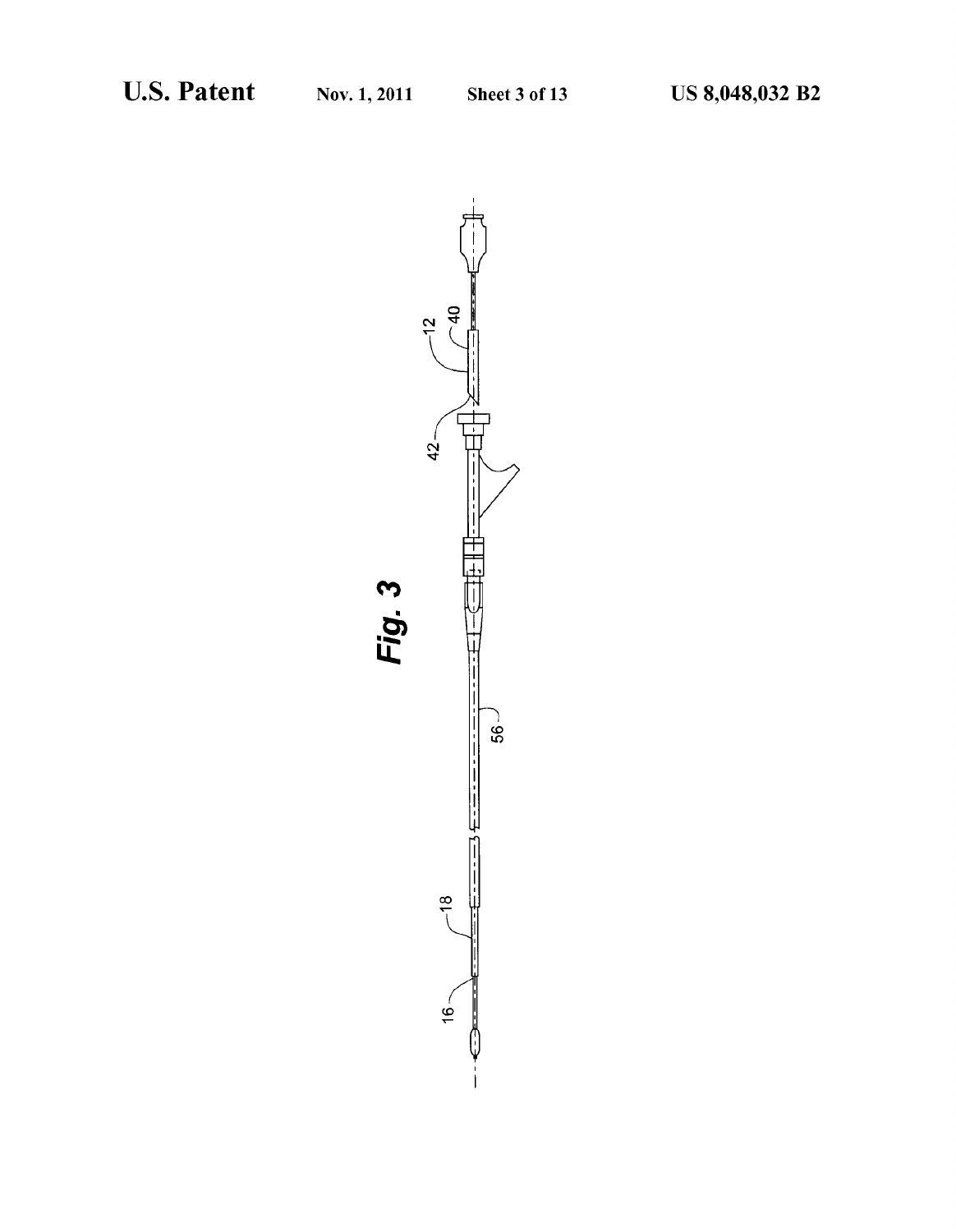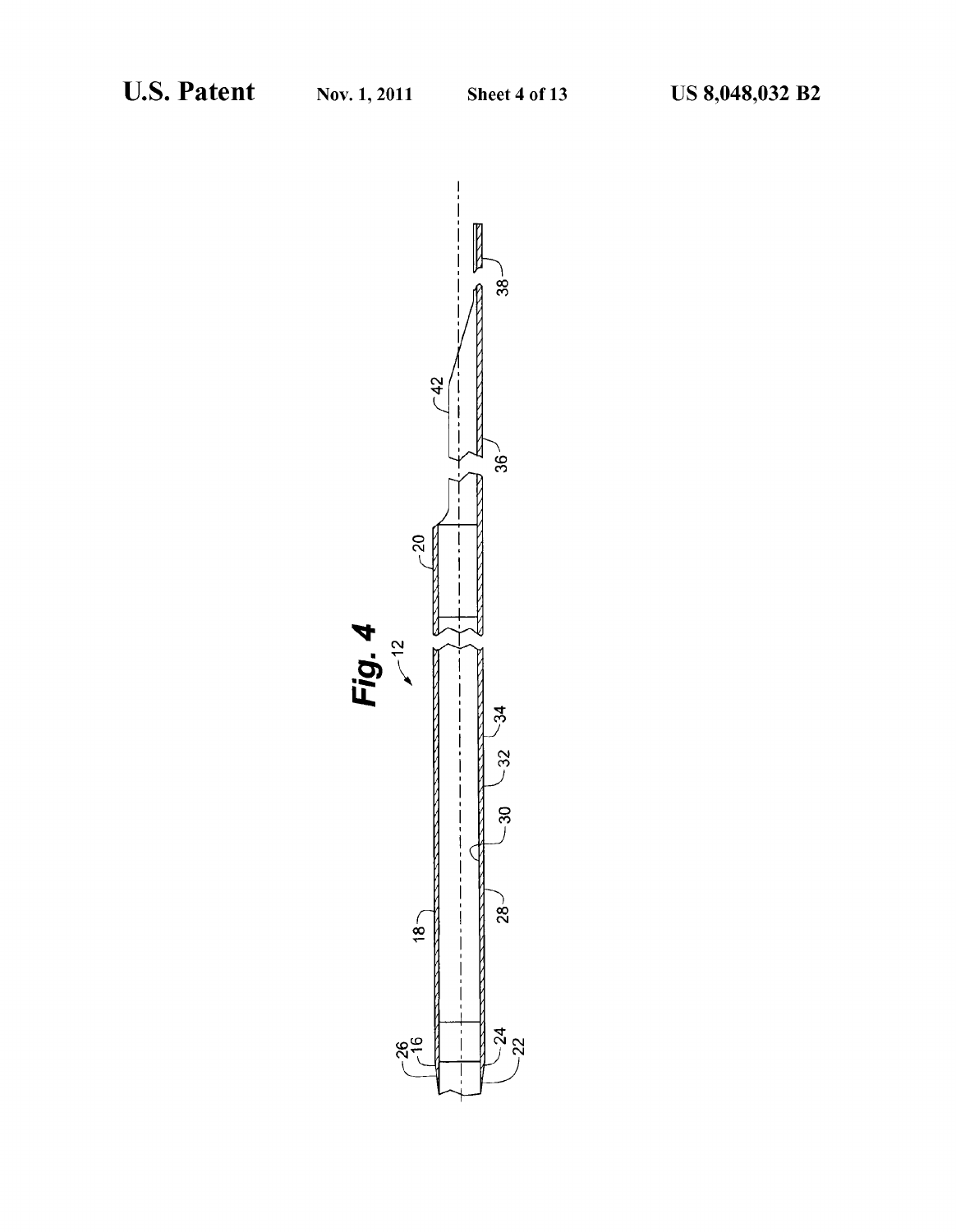

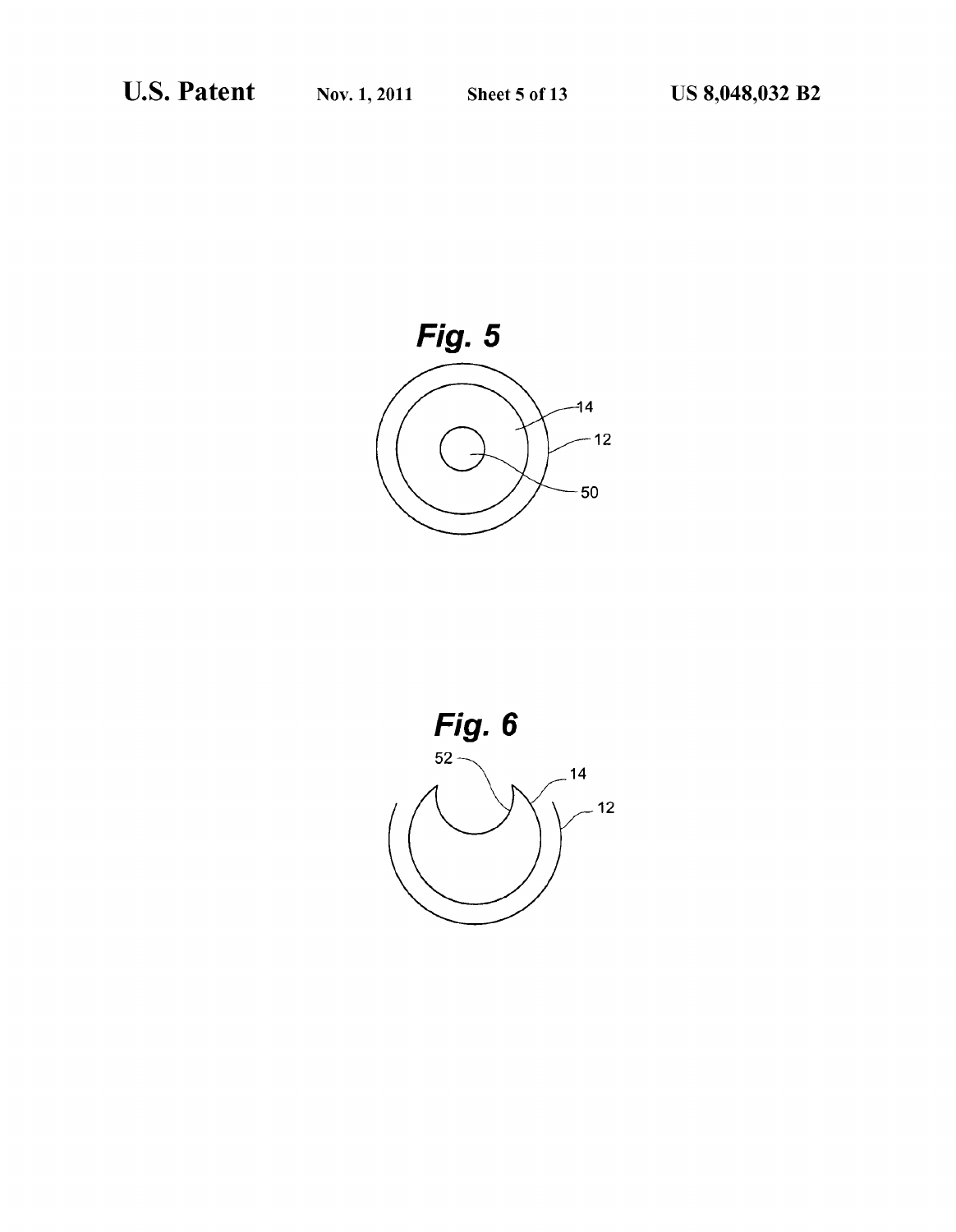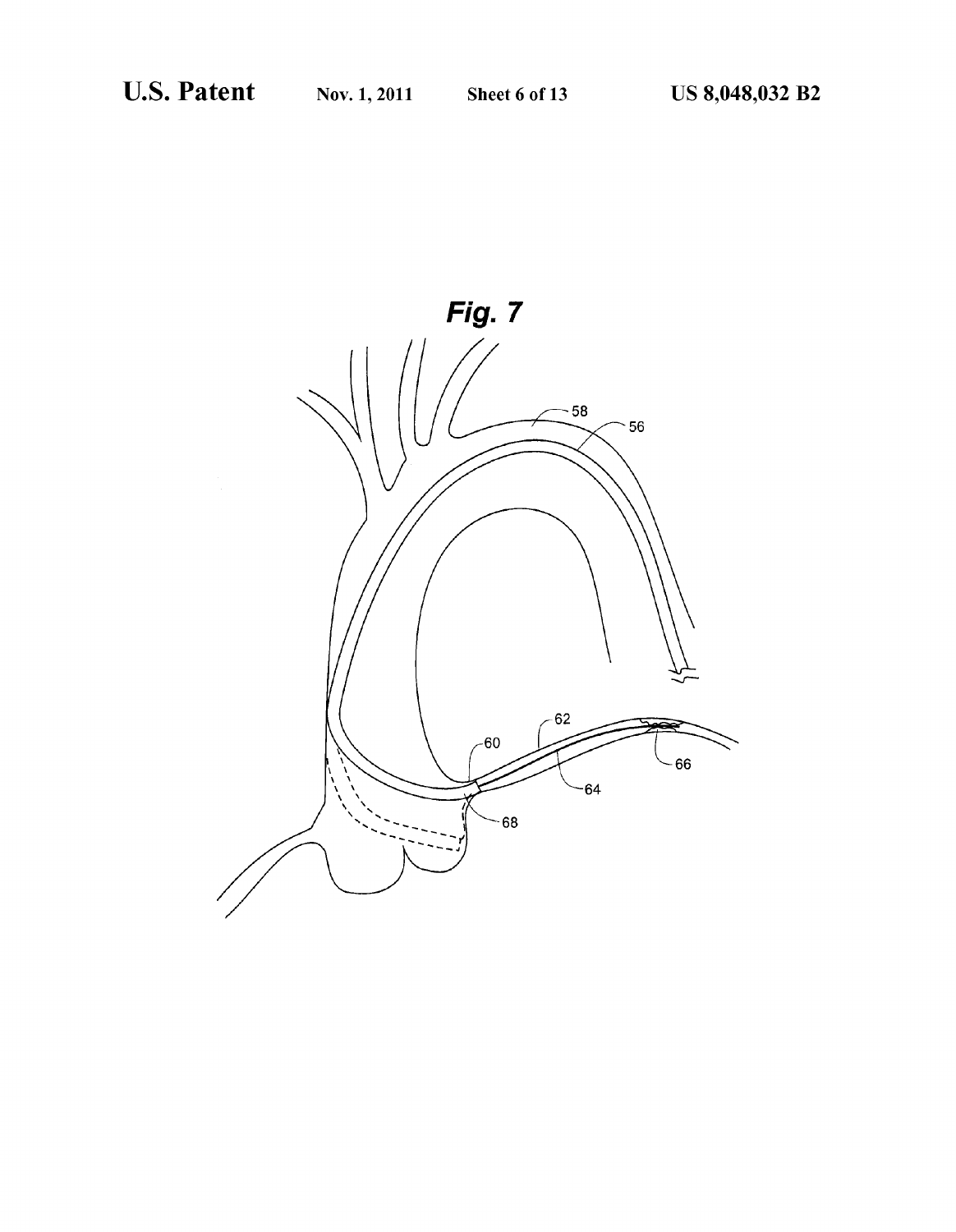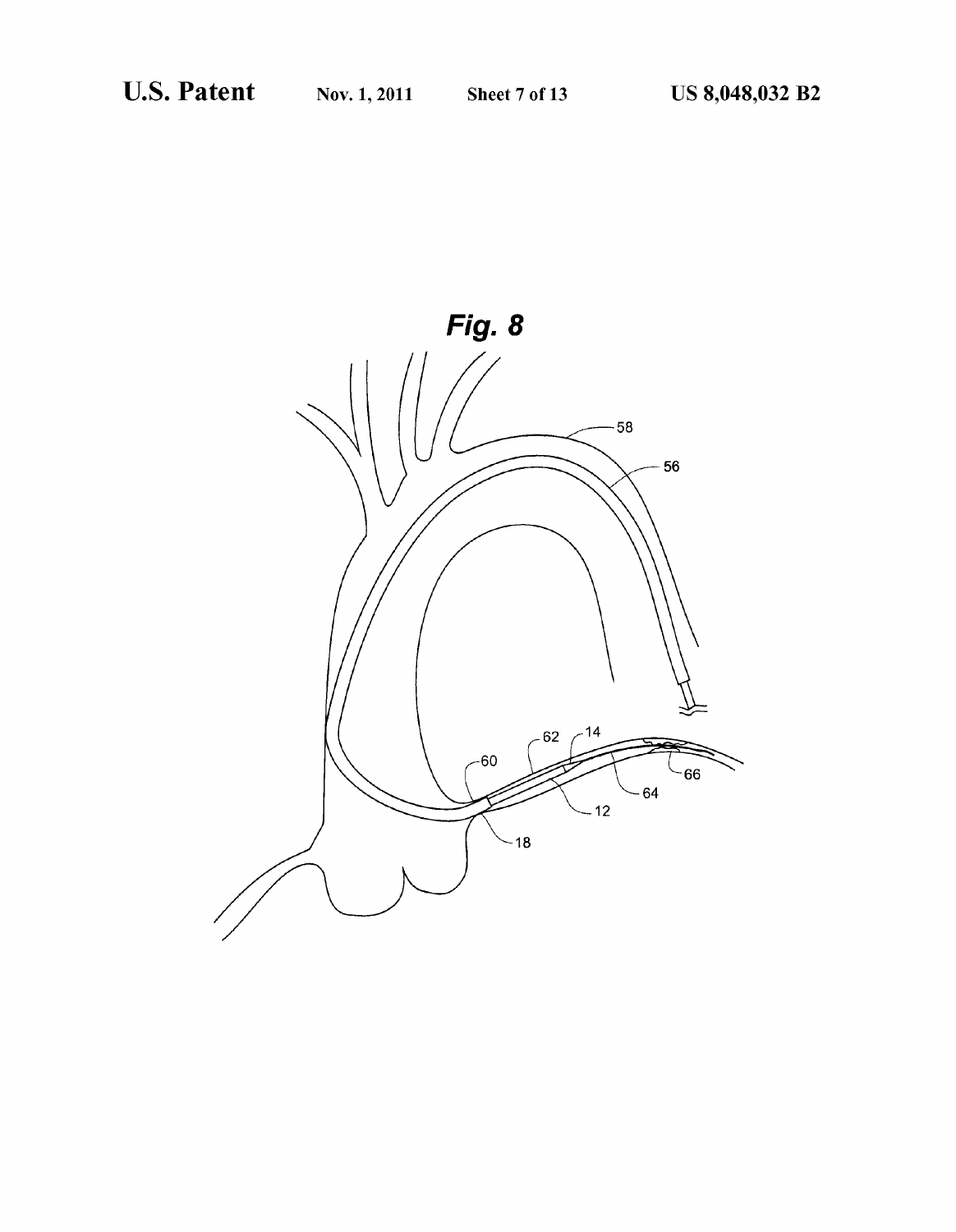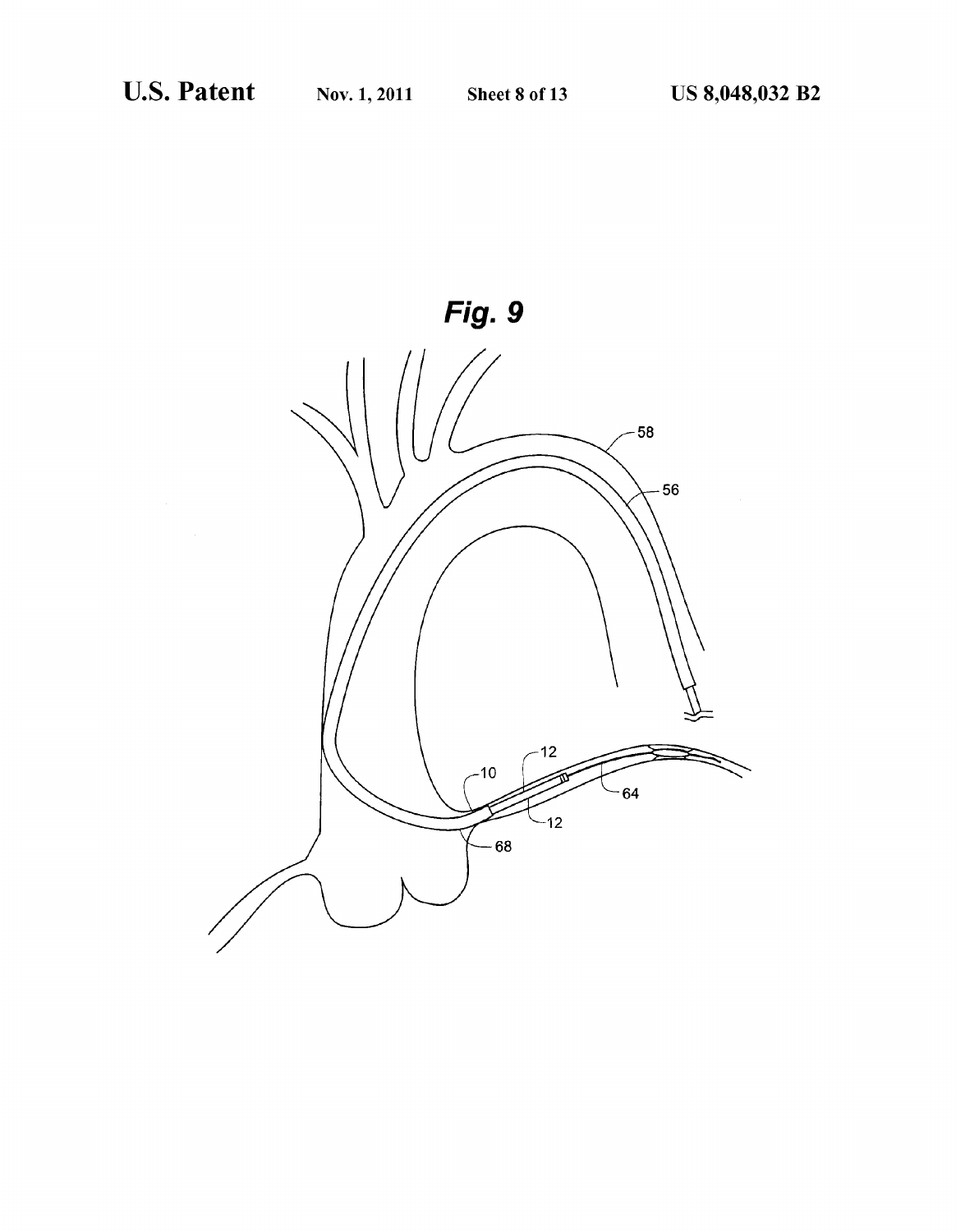

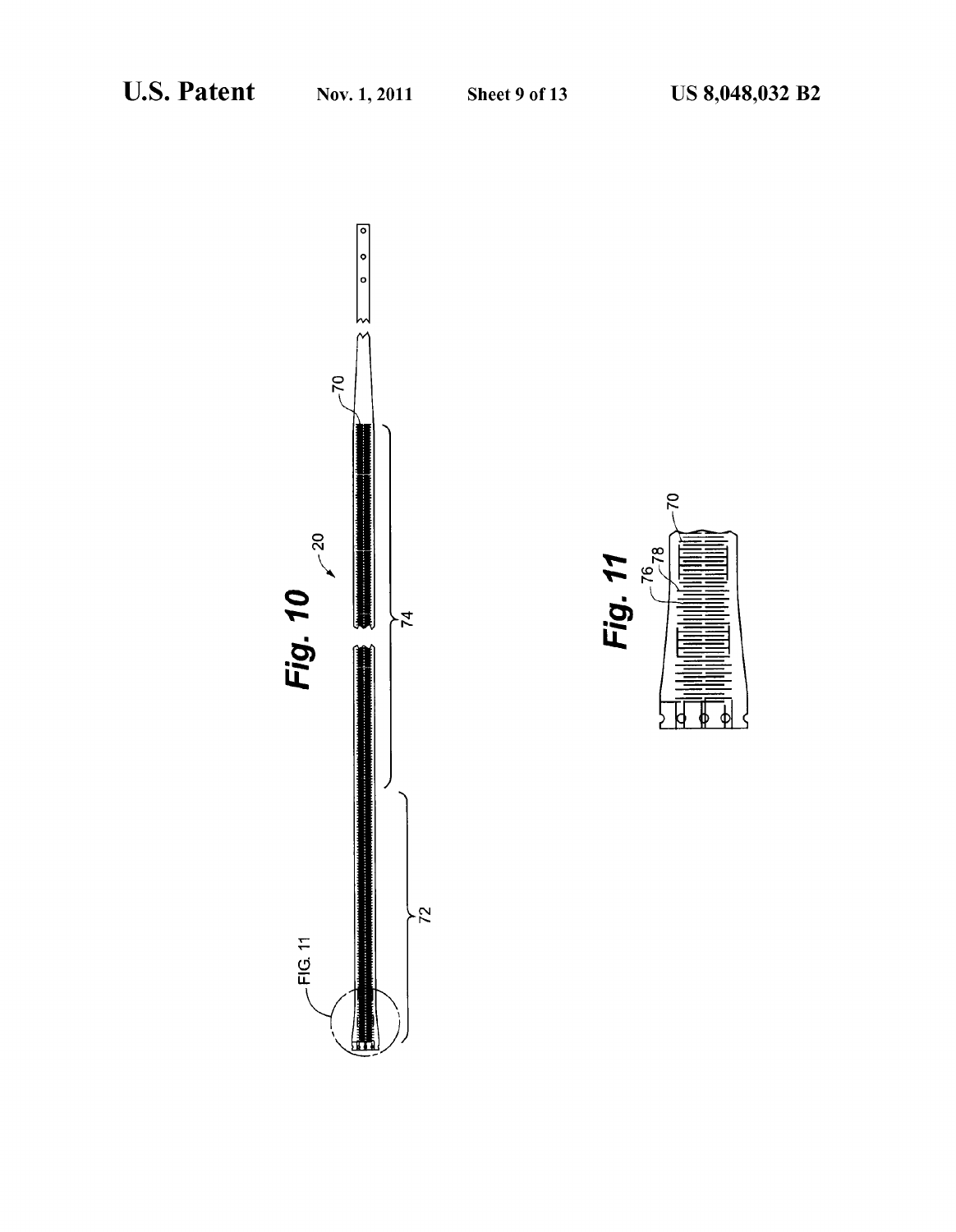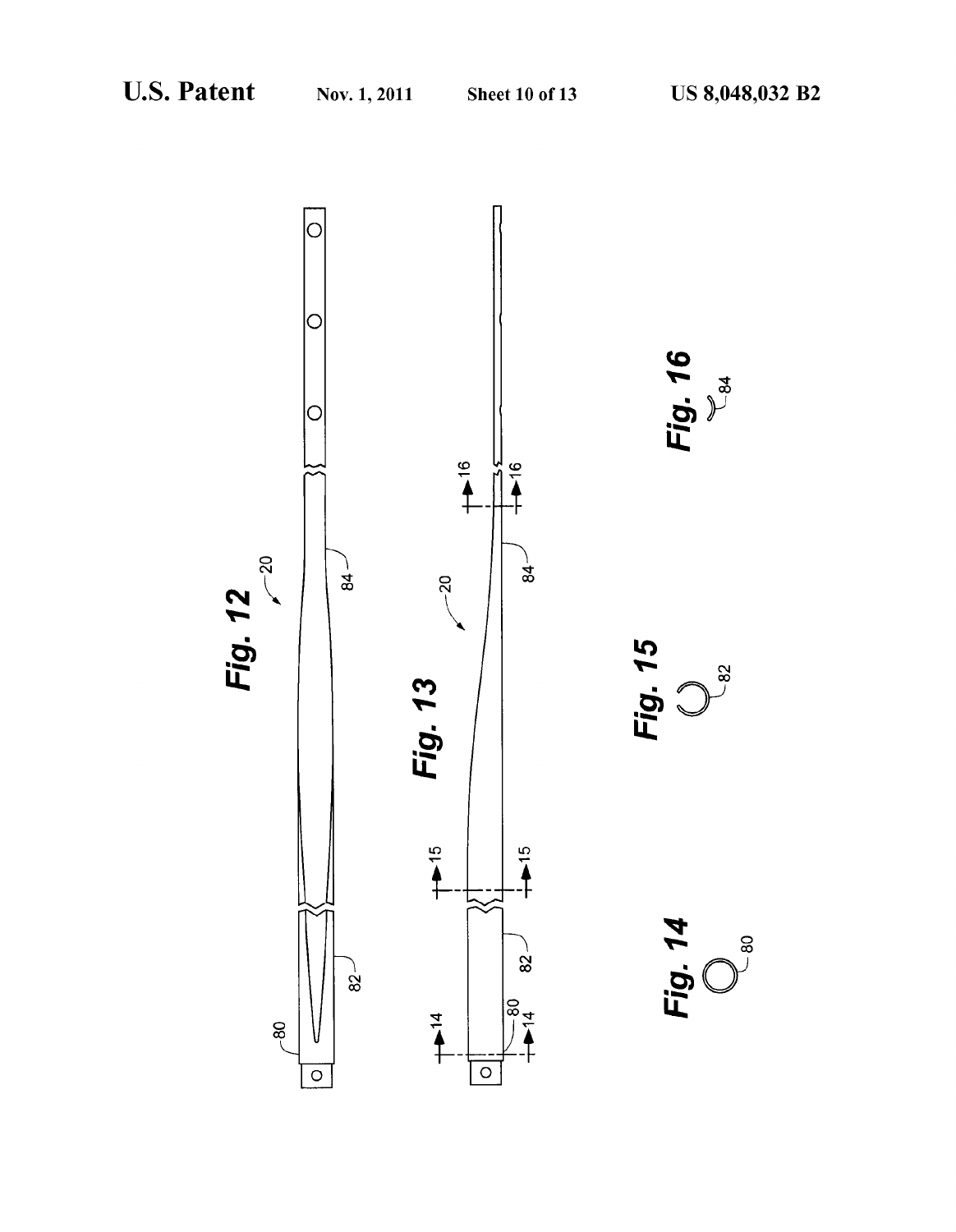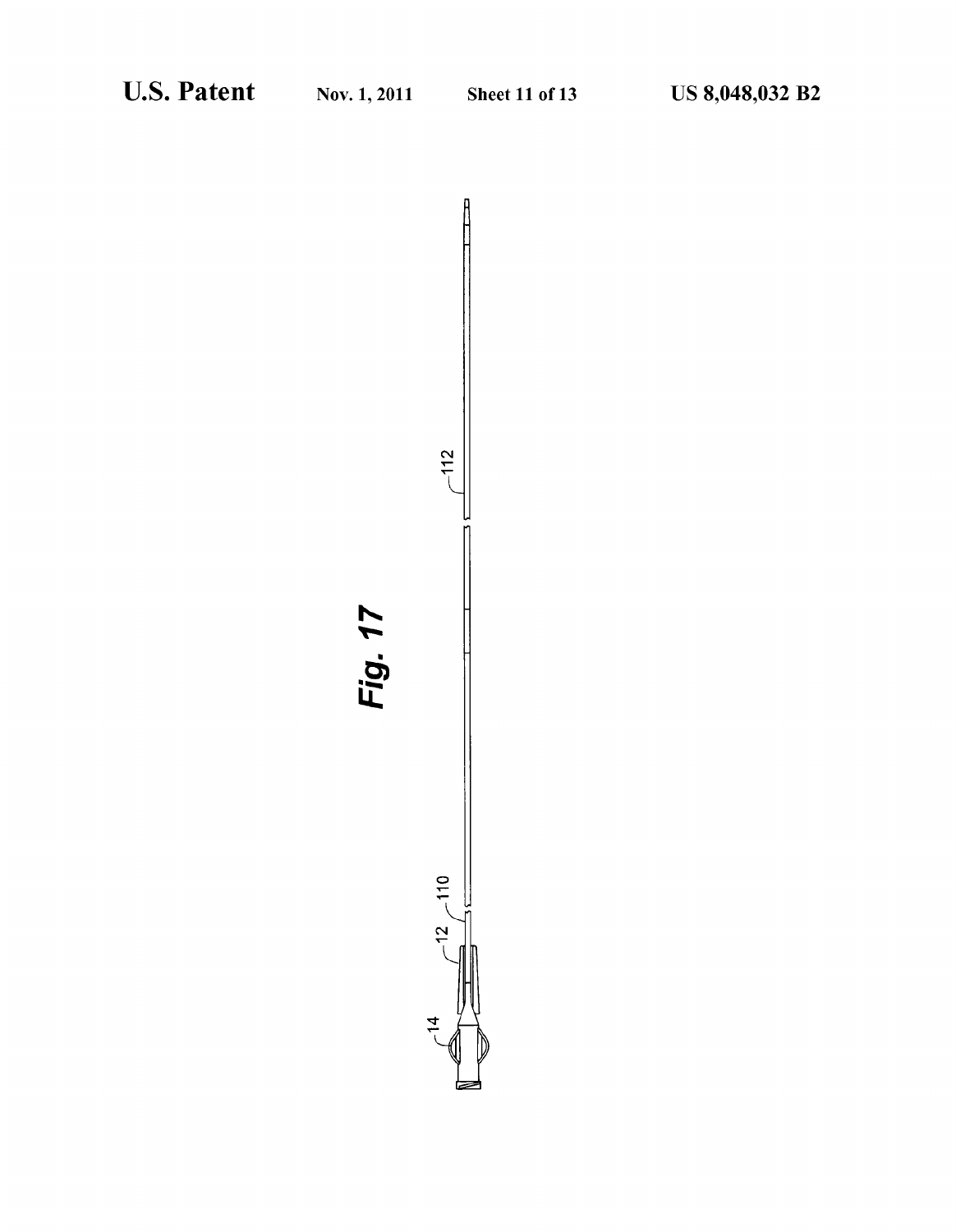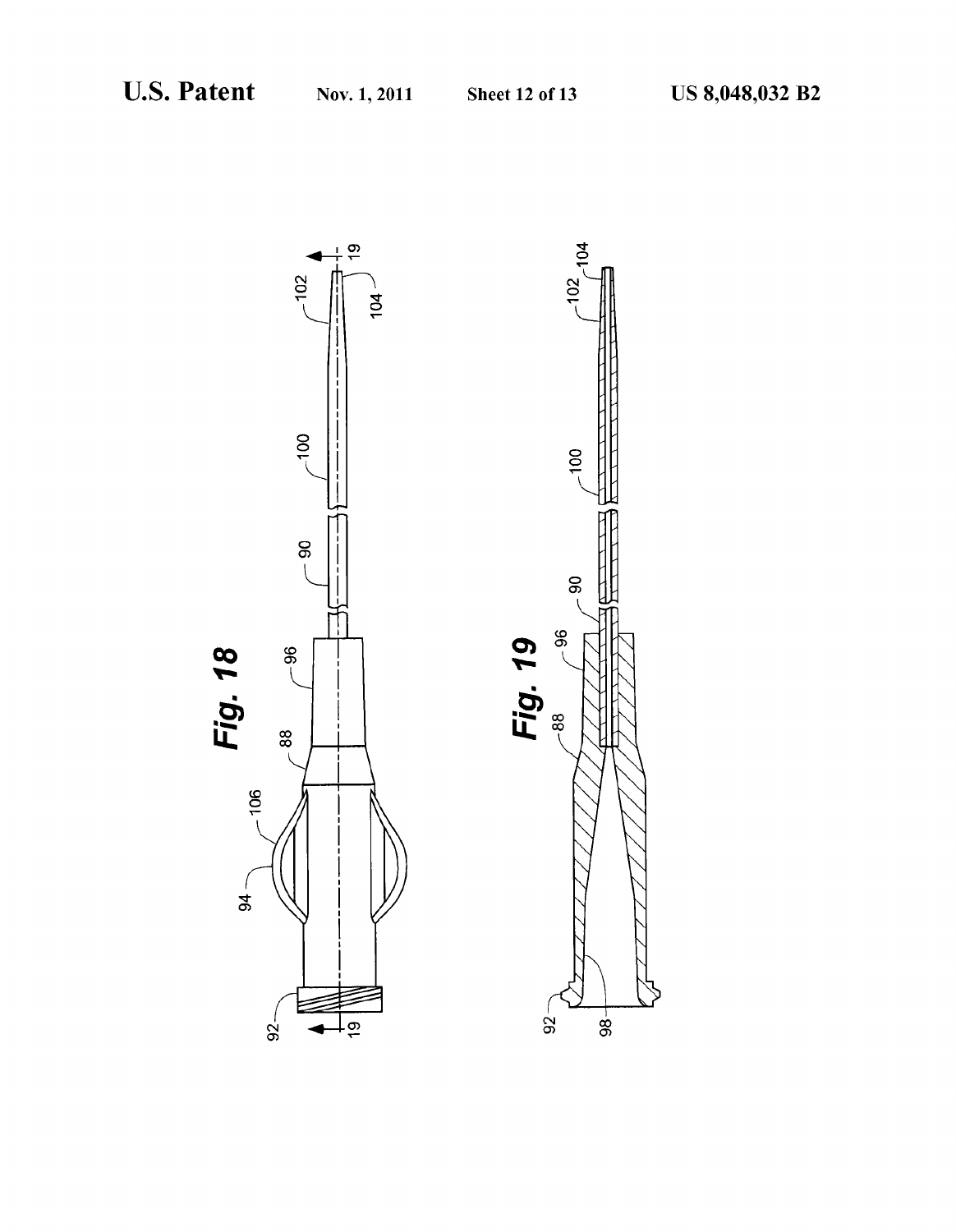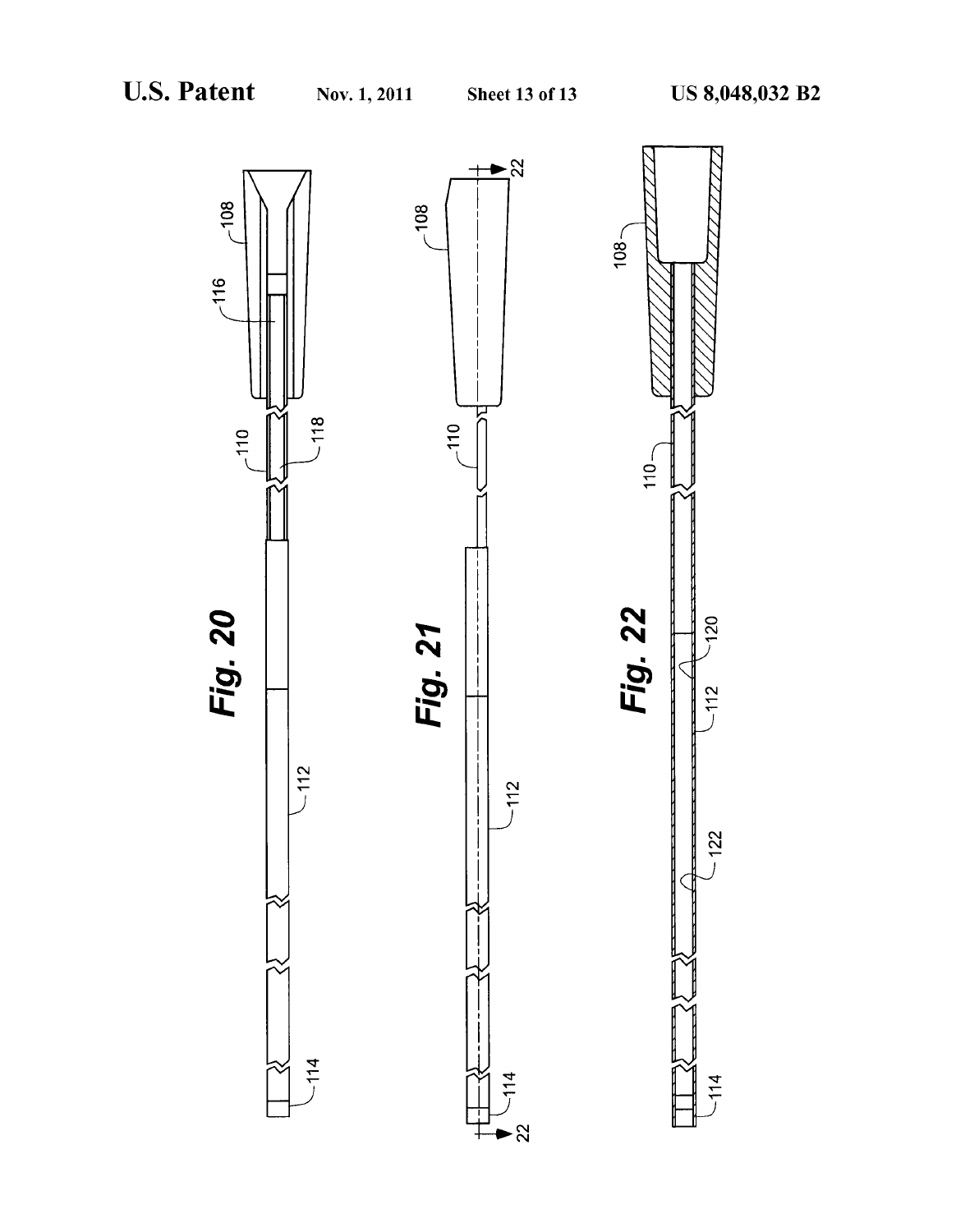# COAXIAL GUIDE CATHETER FOR INTERVENTIONAL CARDIOLOGY PROCEDURES

# FIELD OF THE INVENTION

The present invention relates generally to catheters used in interventional cardiology procedures. More particularly the present invention relates to methods and apparatus for increasing backup support for catheters inserted into the coro nary arteries from the aorta.

# BACKGROUND OF THE INVENTION

Interventional cardiology procedures often include insert ing guideWires or other instruments through catheters into coronary arteries that branch off from the aorta. For the pur poses of this application, the term "interventional cardiology devices" is to be understood to include but not be limited to  $_{20}$ guideWires, balloon catheters, stents and stent catheters. In coronary artery disease the coronary arteries may be nar roWed or occluded by athero sclerotic plaques or other lesions. These lesions may totally obstruct the lumen of the artery or may dramatically narrow the lumen of the artery. Narrowing 25 is referred to as stenosis. In order to diagnose and treat obstructive coronary artery disease it is commonly necessary to pass a guideWire or other instruments through and beyond the occlusion or stenosis of the coronary artery.

In treating a stenosis, a guide catheter is inserted through 30 the aorta and into the ostium of the coronary artery. This is sometimes accomplished with the aid of a guidewire. A guide catheter is typically seated into the opening or ostium of the artery to be treated and a guideWire or other instrument is passed through the lumen of the guide catheter and inserted 35 into the artery beyond the occlusion or stenosis. Crossing tough lesions can create enough backward force to dislodge the guide catheter from the ostium of the artery being treated. This can make it difficult or impossible for the interventional cardiologist to treat certain forms of coronary artery disease. 40

Prior attempts to provide support to the guiding catheter to prevent backWard dislodgement from the coronary ostium (referred to as "backup support") fall generally into four categories.

First are guiding catheters that, through a combination of 45 shape and stiffness, are configured to draw backup support from engaging the Wall of the aortic arch opposing the ostium of the coronary artery that is being accessed. Examples of this approach can be found in U.S. Pat. No. 6,475,195 issued to Voda and U.S. Pat. No. 5,658,263 issued to Dang et al. These 50 guiding catheters all share the common limitation that a guide catheter stiff enough to provide adequate backup support is often too stiff to be safely inserted into the aorta Without the possibility of causing damage to the aortic Wall. In addition, attempts to deep seat the guide catheter have been made but 55 the rigid nature of the guide catheter creates the risk that the guide catheter may damage the coronary artery Wall or that the guide catheter may occlude the coronary artery and inter fere With blood How to the heart muscle.

Second are guiding catheters that include a retractable 60 appendage. The appendage in these catheters can be extended to engage the opposing Wall of the aortic arch to provide backup support or the appendage may be placed under ten sion to stiffen a bend in the catheter to provide backup sup port. Examples of this approach may be found in U.S. Pat. 65 Nos. 4,813,930 issued to Elliot; U.S. Pat. No. 5,098,412 issued to Shiu; and U.S. Pat. No. 6,860,876 issued to Chen.

These guiding catheters tend to be somewhat mechanically complex and have not been Widely adopted by practitioners.

Third are guide catheters that have a portion that seeks to expand laterally to grip the interior Wall of the ostium of the coronary artery to provide a force acting in opposition to the backWard forces created When trying to maneuver a therapeu tic device past a lesion or blockage in the coronary artery. These devices can include a balloon secured to a guidewire or a catheter or another device for expanding to grip the Walls of the coronary artery from Within. Examples of this approach may be found in U.S. Pat. Nos. 4,832,028 issued to Patel; U.S. Pat. No. 6,595,952 issued to Forsberg; and U.S. Published Application No. 2005/0182437 by Bonnette et al. Again, these devices tend to be mechanically complex and can com pletely occlude the coronary ostium thus stopping perfusion of the coronary artery.

A fourth technique includes the placement of a smaller guide catheter Within a larger guide catheter in order to pro vide added support for the crossing of lesions or for the distal delivery of balloons and stents. This technique has been described in an article by Takahashi entitled "NeW Method to Increase a Backup Support of Six French Guiding Coronary Catheter," published in Catheterization and Cardiovascular Interventions, 63:452-456 (2004). This technique is used in order to provide a method of deep seating the guide catheter within the ostium of the coronary artery. Deep seating refers to inserting the catheter more deeply into the ostium of the coronary artery than typically has been done before. Unfor tunately, deep seating by this technique With a commonly available guide catheter creates the risk that the relatively stiff, fixed curve, guide catheter will damage the coronary artery. This damage may lead to dissection of the coronary artery When the catheter is advanced past the ostium.

Several other problems arise When using a standard guide catheter in this catheter-in-a-catheter fashion. First, the inner catheters must be substantially longer than the one hundred centimeter guide catheter. Second, a neW hemostasis valve must be placed on the inner guide catheter Which prevents the larger guide catheter from being used for contrast injections or pressure measurements. Third, the smaller guide catheter still must be inserted into the coronary vessel With great care since the smaller guide catheter has no tapered transition or dilator at its tip and does not run over a standard 0.014 inch guidewire.

Thus, the interventional cardiology art would benefit from the availability of a system that Would be deliverable through standard guide catheters for providing backup support by providing the ability to effectively create deep seating in the ostium of the coronary artery.

# SUMMARY OF THE INVENTION

The present invention is a coaxial guide catheter that is deliverable through standard guide catheters by utilizing a guideWire rail segment to permit delivery Without blocking use of the guide catheter. The coaxial guide catheter prefer ably includes a tapered inner catheter that runs over a standard 0.014 inch coronary guidewire to allow atraumatic placement within the coronary artery. This feature also allows removal of the tapered inner catheter after the coaxial guide catheter is in place. The tapered inner catheter provides a gradual transition from the standard 0.014 inch diameter guidewire to the diameter of the coaxial guide catheter which is typically five to eight French.

The coaxial guide catheter preferably can be delivered through commonly existing hemostatic valves used With guide catheters While still alloWing injections through the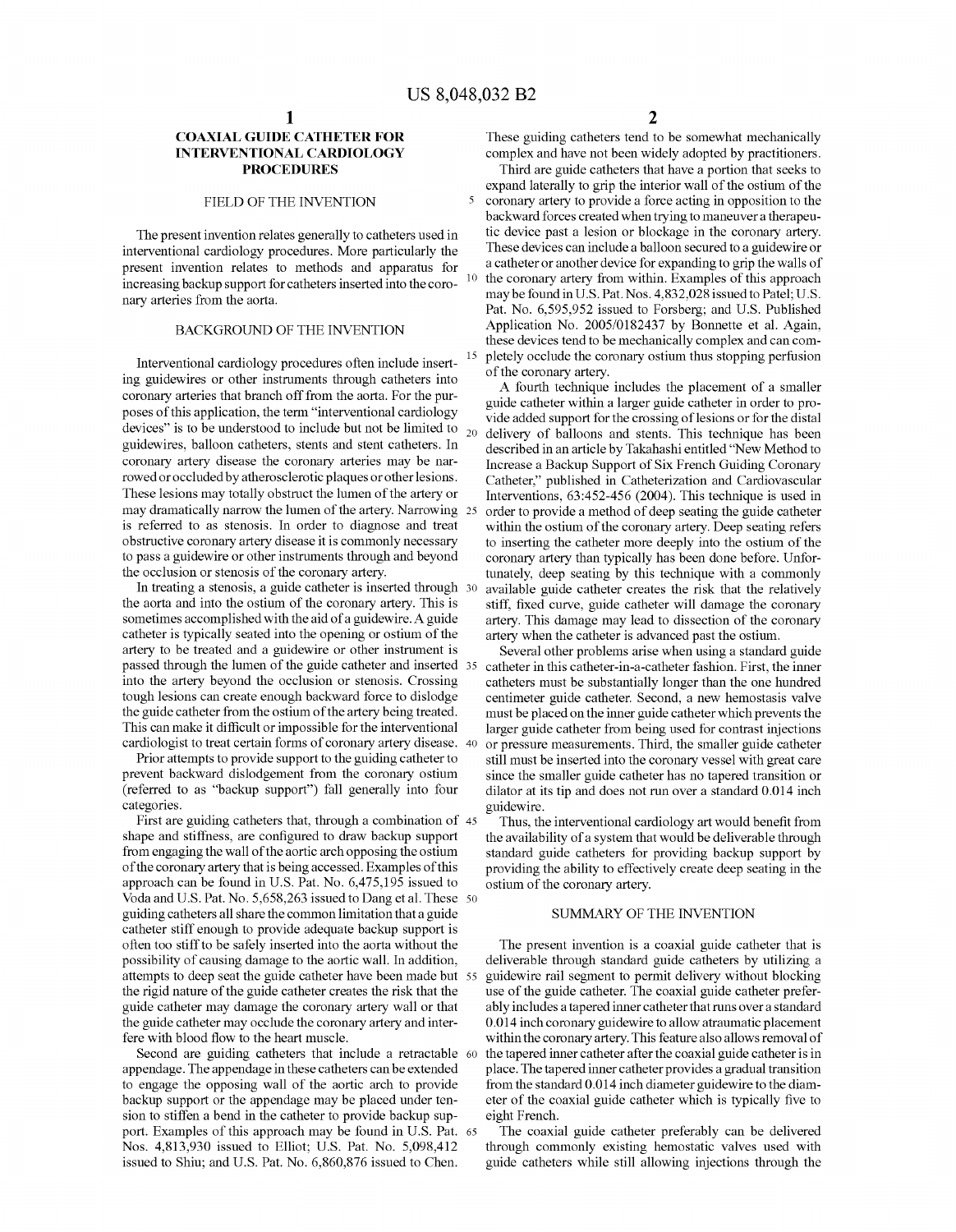existing Y adapter. In addition, the coaxial guide catheter preferably has an inner diameter that is appropriate for delivering standard coronary treatment devices after it is placed in the coronary artery.

In one embodiment, the coaxial guide catheter is made in at 5 least three sizes corresponding to the internal capacity of 8 French, 7 French, and 6 French guide catheters that are commonly used in interventional cardiology procedures. An 8 French catheter has an internal diameter greater than or equal to 0.088 inches. A 7 French catheter has an internal diameter 10 greater than or equal to 0.078 inches. A 6 French guide catheter has an internal diameter greater than or equal to 0.070 inches. Thus, for three exemplary sizes the effective internal diameter of the coaxial guide catheter may be as follows. For a 7 French in 8 French coaxial guide catheter the internal 15 diameter should be greater than or equal to 0.078 inches. For a 6 French in 7 French coaxial guide catheter the internal diameter should be greater than or equal to 0.070 inches. For a 5 French in 6 French coaxial guide catheter the internal diameter should be greater than or equal to 0.056 inches.

Interventional cardiology procedures are typically carried out under fluoroscopy or another x-ray or imaging technique. Therefore, one embodiment of the coaxial guide catheter of the present invention includes a radiopaque marker at its distal tip to facilitate positioning and manipulation of the 25 coaxial guide catheter.

The present invention generally includes the coaxial guide catheter and a tapered inner catheter. The coaxial guide catheter includes a tip portion, a reinforced portion, and a substantially rigid portion. The coaxial guide catheter will gen- 30 erally have an overall length of preferably approximately 125 cm, though this should not be considered limiting.

In one embodiment, the tip portion may include a soft tip and a marker band. The soft tip is tapered and may be formed from a low durometer polymer or elastomer material such as 35 polyether block amide polymer, (PEBA, Pebax®) the marker band may be formed from a platinum iridium alloy sandwiched between the Pebax® that extends from the bump tip and a PTFE liner.

In one embodiment, the reinforced portion may be rein-40 forced, preferably with metallic fibers in a braided or coiled pattern. The braided or coiled portion is lined by a PTFE liner and may be covered on its exterior with Pebax®. The braided or coiled portion may extend approximately 20 to 110 cm in length. In one exemplary embodiment, the braided portion 45 extends approximately 32 to 36 cm.

Preferably, the rigid portion may be advantageously formed from a stainless steel or Nitinol tube. The rigid portion may be joined to the braid or coil portion by welding. The rigid portion may include a cutout portion and a full circum- 50 ference portion. For example, the cutout portion may include a section where about 45% of the circumference of the cylindrical tubular structure has been removed. The cutout portion may also include a section where 75-90% of the circumference of the tubular structure has been removed. In one exem- 55 plary embodiment, the portion having approximately 45% removed may extend for approximately 75 cm and the portion having 75-90% of the structure removed extends for about 15 cm. The full circumference portion of the rigid portion is typically located at the most proximal end of the coaxial guide 60 catheter

The rigid portion may include a plurality of radially oriented slits or other cuts in its distal portion to increase and control the flexibility of the rigid portion

In an exemplary embodiment, the tapered inner catheter 65 generally includes a tapered inner catheter tip and a cutout portion. The tapered inner catheter tip includes a tapered

portion and a straight portion. The tapered portion is typically at the most distal end of the tapered inner catheter. Both the straight portion and the tapered portion are pierced by a lumen through which a guidewire may be passed.

The cutout portion supports a track passing along the concave side thereof that continues from the lumen that passes through the straight portion and the tapered portion. The tapered inner catheter may also have a clip or snap attachment at its proximal end to releasably join the tapered inner catheter to the coaxial guide catheter.

In operation, the tapered inner catheter is inserted inside and through the coaxial guide catheter. The tapered inner catheter is positioned so that the tapered inner catheter tip extends beyond the tip portion of the coaxial guide catheter. The coaxial guide catheter-tapered inner catheter combination may then be inserted into a blood vessel that communicates with the aorta. The coaxial guide catheter-tapered inner catheter combination may be threaded over a preplaced 0.014 20 inch guidewire. The tapered inner catheter-coaxial guide catheter combination is advanced up the aorta until the tapered inner catheter is passed into the ostium of a coronary artery over the guidewire. Once the coaxial guide cathetertapered inner catheter combination has been inserted sufficiently into the ostium of the coronary artery to achieve deep seating the tapered inner catheter may be removed. During this entire process at least part of the coaxial guide cathetertapered inner catheter combination is located inside of the guide catheter.

Once the tapered inner catheter is removed a cardiac treatment device, such as a guidewire, balloon or stent, may be passed through the coaxial guide catheter within the guide catheter and into the coronary artery. As described below, the presence of the coaxial guide catheter provides additional backup support to make it less likely that the coaxial guide catheter guide catheter combination will be dislodged from the ostium of the coronary artery while directing the coronary therapeutic device past a tough lesion such as a stenosis or a chronic arterial occlusion.

A guide catheter inserted into the ostium of a branch artery where it branches off from a larger artery is subject to force vectors that tend to dislodge the distal end of the guide catheter from the ostium of the branch artery when a physician attempts to direct a guidewire or other interventional cardiology device past an occlusive or stenotic lesion in the branch artery. This discussion will refer to a guide wire but it is to be understood that similar principles apply to other interventional cardiology devices including balloon catheters and stent catheters.

One of the forces that acts on the guide catheter is an axial force substantially along the axis of the branch artery and the portion of the guide catheter that is seated in the ostium. This force vector is a reactive force created by the pushing back of the guide wire against the guide catheter as the physician tries to force the guidewire through or past the lesion. It tends to push the distal end of the catheter out of the ostium in a direction parallel to the axis of the branch artery and the axis of the distal end of the guide catheter.

Another of the force vectors that acts on the guide catheter is a shearing force that tends to dislodge the distal end of the guide catheter from the ostium of the branch artery in a direction perpendicular to the axis of the branch artery and the axis of the distal end of the guide catheter. This force vector arises from curvature of the guide catheter near its distal end and the guide wire pushing on the curved portion of the guide catheter as the physician applies force to the guidewire. The coaxial guide catheter of the present invention assists in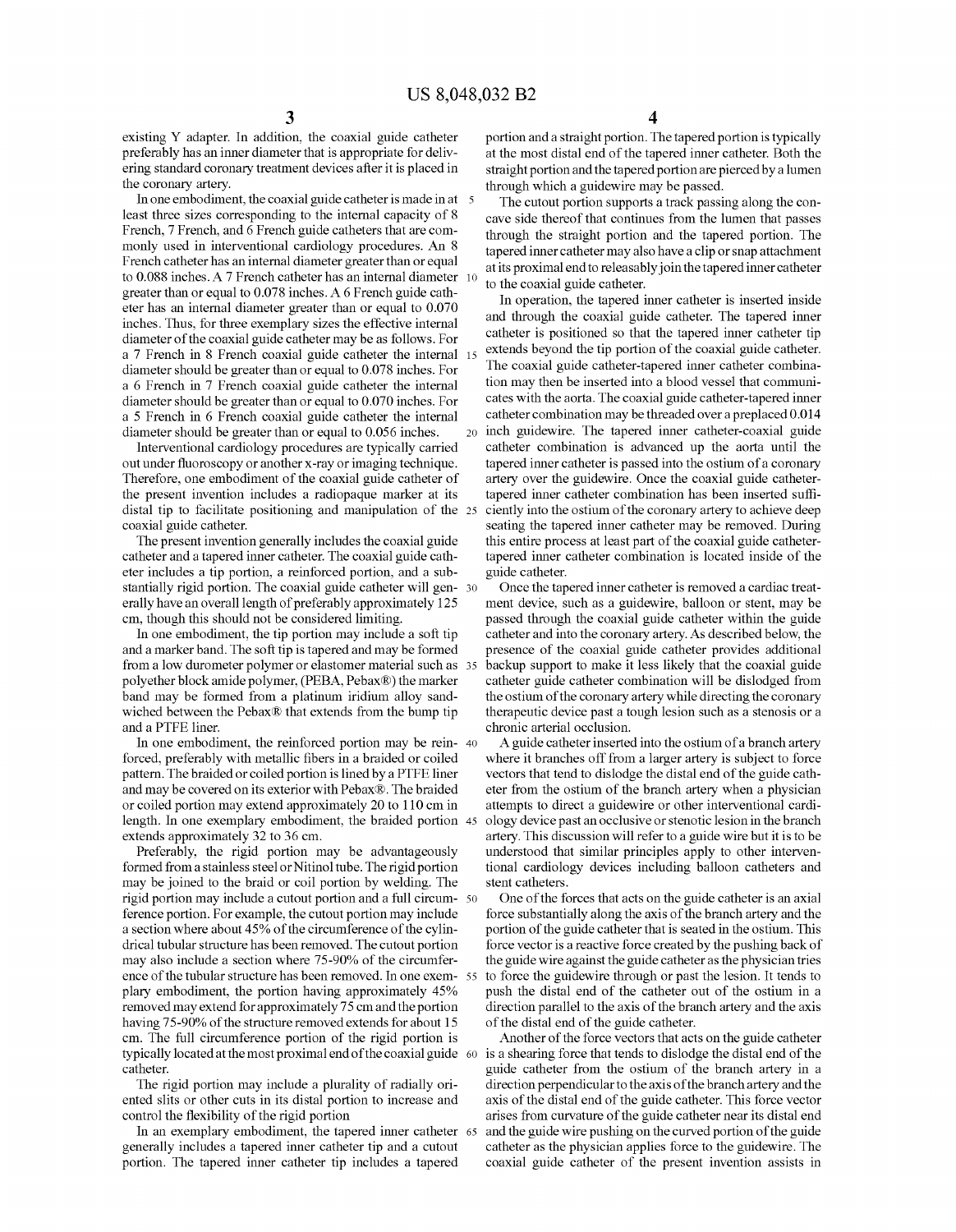$40$ 

65

resisting both the axial forces and the shearing forces that tend to dislodge a guide catheter from the ostium of a branch artery.

The system is deliverable using standard techniques utilizing currently available equipment. The present invention also 5 allows atraumatic placement within the coronary artery. Further, the invention is deliverable through an existing hemostatic valve arrangement on a guide catheter without preventing injections through existing Y adapters. Finally, the invention has an inner diameter acceptable for delivering 10 standard coronary devices after it is placed in the blood vessel.

# BRIEF DESCRIPTION OF THE DRAWINGS

FIG. 1 is a schematic depiction of the coaxial guide catheter and a tapered inner catheter in accordance with the present invention:

FIG. 2 is schematic depiction of the coaxial guide catheter and tapered inner catheter assembled in accordance with the 20 present invention:

FIG. 3 is a plan view of a guide catheter, the coaxial guide catheter, and a treatment catheter in accordance with the present invention;

FIG. 4 is a sectional view of the coaxial guide catheter in 25 accordance with the present invention;

FIG. 5 is a cross sectional view of the coaxial guide catheter and tapered inner catheter in accordance with the present invention;

FIG. 6 is another cross sectional view of the coaxial guide 30 catheter and tapered inner catheter in accordance with the present invention;

FIG. 7 is a schematic view of a guide catheter and a guidewire located in an aortic arch and a coronary artery and the guide catheter and guidewire in a second position depicted 35 in phantom:

FIG. 8 is a schematic view of a guide catheter, a guidewire, a coaxial guide catheter in accordance with the present invention and a tapered inner catheter located in the aortic arch and coronary artery;

FIG. 9 is a schematic view of a guide catheter, a guidewire and a coaxial guide catheter in accordance with the present invention located in the aortic arch and coronary artery;

FIG. 10 is a flat pattern for making relief cuts in a curved rigid portion of the coaxial guide catheter in accordance with 45 of the circumference of the tube. Hemicylindrical portion 36 the present invention;

FIG. 11 is a detailed view taken from FIG. 10:

FIG. 12 is a plan view of the rigid portion in accordance with the present invention;

FIG. 13 is an elevational view of the rigid portion;

FIG. 14 is a sectional view of the rigid portion taken along section line 14-14 of FIG. 13; and

FIG. 15 is a sectional view of the rigid portion taken along section line 15-15 of FIG. 13.

FIG. 16 is a sectional view of the rigid portion taken along 55 section line 16-16 of FIG. 13.

FIG. 17 is a plan view of a coaxial guide catheter having a longer rail segment and a tapered inner catheter in accordance with the present invention.

FIG. 18 is a plan view of the tapered inner catheter as 60 depicted in the FIG. 17.

FIG. 19 is a cross-sectional view of the tapered inner catheter taken along section lines 19-19 of FIG. 18.

FIG. 20 is a plan view of a coaxial guide catheter in accordance with the present invention.

FIG. 21 is an elevational view of a coaxial guide catheter in accordance with the present invention.

FIG. 22 is a cross-sectional view taken along section line 22-22 of FIG. 21.

### DETAILED DESCRIPTION OF THE INVENTION

Referring to FIGS. 1 and 2, coaxial guide catheter assembly 10 of the present invention generally includes coaxial guide catheter 12 and tapered inner catheter 14.

Coaxial guide catheter 12 generally includes tip portion 16, reinforced portion 18, and rigid portion 20. The overall length of the coaxial guide catheter typically can be approximately 125 cm. This length should not be considered limiting.

Tip portion 16 generally includes bump tip 22 and marker band 24. Bump tip 22 includes taper 26. Bump tip 24 is relatively flexible and may be formed, for example, from 4033 Pebax®. Bump tip 22 may be yellow or another high visibility color for ease of handling.

Marker band 24 is formed of a radiopaque material such as platinum/iridium alloy usually at a 90/10 ratio. Marker band 24 may be sandwiched between an outer Pebax® material 28 and a PTFE liner 30. Outer Pebax® material 28 in this location may be formed of 5533 Pebax, for example.

Reinforced portion 18 includes braid or coil reinforcement 32. Braid or coil reinforcement 32 may be formed of metal, plastic, graphite, or composite structures known to the art. Reinforced portion 18 may be lined on the interior by PTFE liner 30 and covered on the exterior by Pebax® material 28. Tip portion 16 and reinforced portion 18 together form a substantially cylindrical structure. Braid or coil reinforcement 32 may extend approximately 20 to 30 cm. In one exemplary embodiment, braid or coiled portion has a length of approximately 32 to 36 cm.

Rigid portion 20 may be secured to braid or coil reinforcement by, for example, welding or bonding. Rigid portion 20 may be formed from a hypotube or a section of stainless steel or Nitinol tubing. Other substantially rigid materials may be used as well. Rigid portion 20 includes first full circumference portion 34, hemicylindrical portion 36, arcuate portion 38, and second full circumference portion 40.

First full circumference portion 34 is joined to braid or coil reinforcement 32. First full circumference portion 34 extends for a relatively short distance, for example, 0.25 cm.

Hemicylindrical portion 36 desirably includes 40% to 70% may extend, for example, approximately 20 to 75 cm in length.

Hemicylindrical portion 36 tapers into arcuate portion 38. Arcuate portion 38 extends from 25% to 40% of the cir-

50 cumference of the tube. Arcuate portion 38 may extend linearly, for example, for about 15 cm.

Arcuate portion 38 connects to second full circumference portion 40. Second full circumference portion 40 may extend for a short distance, for example, approximately 3 cm.

Tapered inner catheter 14 generally includes tapered inner catheter tip 42 and cutout portion 44. Tapered inner catheter tip 42 tapers gradually from the diameter of a guide wire to the diameter of tip portion 16.

Tapered inner catheter tip 42 includes tapered portion 46 at a distal end thereof, and straight portion 48. Both tapered portion 46 and straight portion 48 are pierced by lumen 50.

Cutout portion 44 defines a concave track 52 along its length. Concave track 52 is continuous with lumen 50.

Tapered inner catheter 14 may also include clip 54 at a proximal end thereof to releasably join tapered inner catheter 14 to coaxial guide catheter 12. Thus, tapered inner catheter 14 is keyed to coaxial guide catheter 12.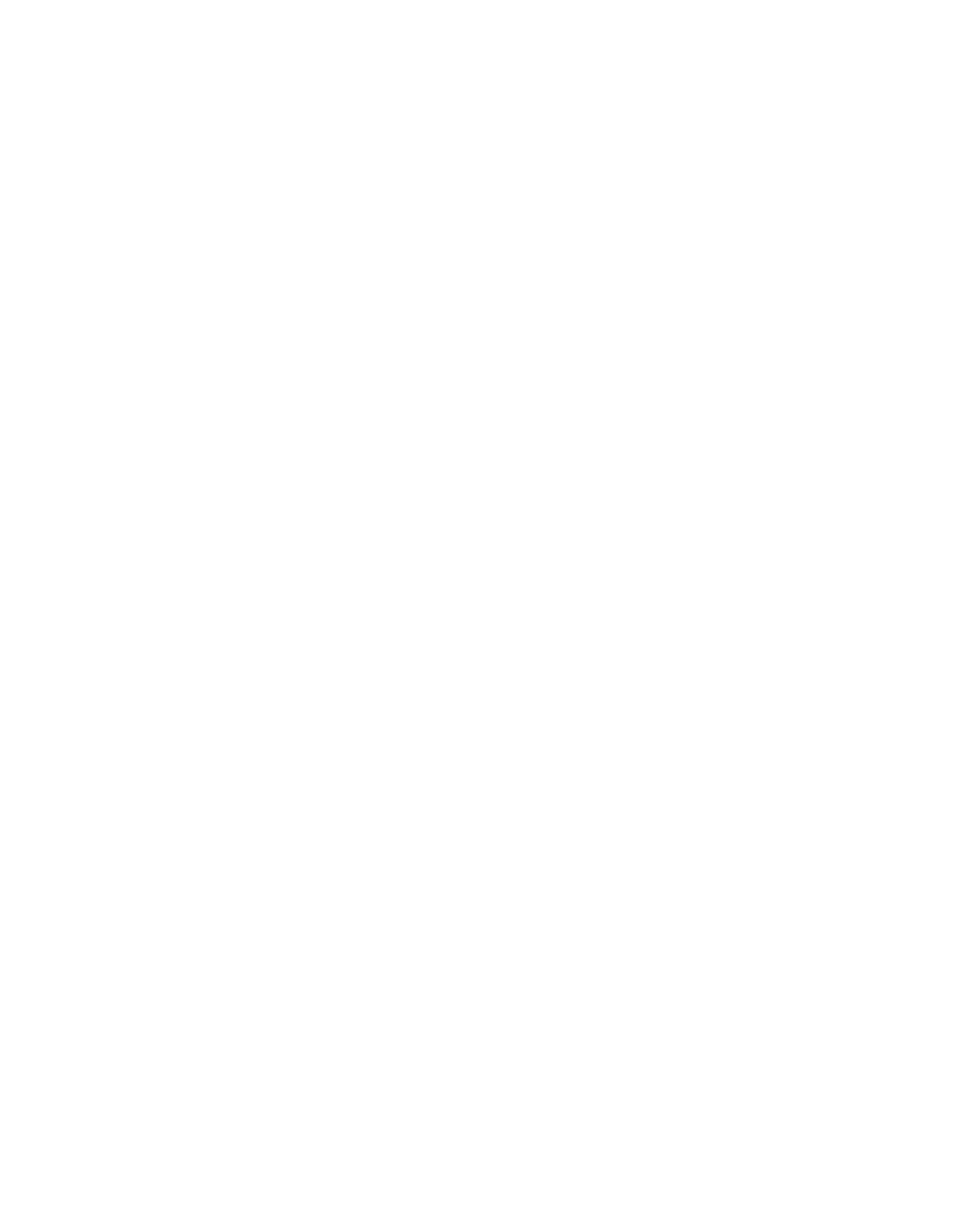Coaxial guide catheter 12 may include, starting at its distal end, a first portion having a flexural modulus of about 13,000 PSI plus or minus 5000 PSI, a second portion having a flexural modulus of about 29,000 PSI plus or minus 10,000 PSI, a third portion having a flexural modulus of about 49,000 PSI 5 plus or minus 10,000 PSI and a fourth portion having a flexural modulus of about 107,000 PSI plus or minus 20,000 PSI. Coaxial guide catheter 12 may be formed, for example, of 4033 Pebax® at bump tip 22 for the first 0.1 cm. This portion may followed by a section about three cm long of 10 5533 Pebax® that covers marker band 24 and the distal portion of braid or coil reinforcement 32. Next may come an approximately five cm portion of 6333 Pebax® which encloses part of braid or coil reinforcement 32 followed by an approximately twenty seven cm portion of 7233 Pebax® covering the most proximal portion of braid or coil reinforcement 32. Braid or coil reinforcement 32 is bonded to rigid portion 20 which may be formed from stainless steel or a similar biocompatible material. Rigid portion 20 may extend for approximately ninety cm and include first full circumfer-20 ence portion 34 (approximately 0.25 cm), hemicylindrical portion 36 (approximately seventy five cm), arcuate portion (approximately fifteen cm) and second full circumference portion (approximately three cm.) Rigid portion 20 may be formed from a stainless steel or Nitinol hypo tube. 25

FIG. 7 depicts a typical guide catheter 56 passing through aortic arch 58 into ostium 60 of coronary artery 62. FIG. 7 also depicts guidewire 64 passing through the guide catheter 56 and into coronary artery 62. Located in coronary artery 62 is stenotic lesion 66. In a typical procedure, guidewire 64 is 30 placed through the aortic arch 58 and into the ostium 60 of the coronary artery. 62. The guide catheter 56 is passed over guidewire 64 until distal end 68 of guide catheter 56 is seated in ostium 60 of coronary artery  $62$ . Force is then applied to the guidewire 64 to push guidewire 64 past stenotic lesion 66 or 35 an occlusive lesion (not shown). Once the guidewire 64 is pushed past stenotic lesion 66 or occlusive lesion (not shown), a treating catheter including a stent or balloon can be passed along the guidewire to stenotic lesion 66 or occlusive lesion (not shown). The lesion can then be treated.

As can be seen in phantom, in FIG. 7, the application of force to guidewire 64 can cause guide catheter 56 to dislodge from ostium  $60$  of coronary artery  $62$ . This can occur in the case of a tough stenotic lesion 66 or occlusive lesion (not shown) when it is difficult to pass the guidewire 64 beyond the 45 stenotic lesion 66 or occlusive lesion (not shown).

Referring the FIG. 8 coaxial guide catheter 12 is depicted as used with guide catheter 56, guidewire 64, and tapered inner catheter 14. Here, coaxial guide catheter 12 with tapered inner catheter 14 is passed through guide catheter 56 50 and over guidewire 64 into coronary artery 62 after the guide catheter 56 has been placed in the ostium 60 of coronary artery 62, as depicted in FIG. 7. Coaxial guide catheter 12, with tapered inner catheter 14, provide an inner support member for proper translation over guidewire 64. Tapered inner 55 catheter tip 42 provides a distal tapered transition from guidewire 64 to coaxial guide catheter 12. Once coaxial guide catheter 12 is in place, tapered inner catheter 14 is removed from the inside of coaxial guide catheter 12.

Coaxial guide catheter 12 is now ready to accept a treat- 60 ment catheter such as a stent or balloon catheter. Referring to FIG. 9, the combination of guide catheter 56 with coaxial guide catheter 12 inserted into ostium 60 of coronary artery 62 provides improved distal anchoring of guide catheter 56 and coaxial guide catheter 12. The presence of coaxial guide 65 catheter 12 within guide catheter 56 also provides stiffer back up support than guide catheter 56 alone. The combination of

8

improved distal anchoring and stiffening of the guide catheter 56/coaxial guide catheter 12 combination provides additional back up support to resist dislodging of guide catheter 56 from ostium 60 when force is applied to guidewire 64 to pass through stenotic lesion 66 or another lesion. In addition, the improved back up support assists in the positioning of a treating catheter that may include a stent or balloon.

Referring to FIGS. 10 and 11, in some embodiments of coaxial guide catheter 12, rigid portion 20 may be perforated by relief cuts 70. Relief cuts 70 may be classed into first group 72 and second group 74.

First group 72 may be located near to the juncture between rigid portion 20 and reinforced portion 18. First group 72 of relief cuts 70 are relatively closely spaced. For example, first group 72 of relief cuts 70 may be spaced approximately 0.010 inches apart. First group 72 of relief cuts 70 extends for a relatively short distance, for example, approximately 2 inches.

Second group 74 of relief cuts 70 may extend for a relatively long distance, for example, approximately 30-35 inches. Second group 74 of relief cuts 70 are spaced farther apart than first group 72. For example, relief cuts 70 of second  $group 74$  may be spaced approximately  $0.020$  inches between cuts. Referring particularly to FIG. 11, relief cuts 70 may include single cuts 76 and double cuts 78. Single cuts 76 may include an individual linear cut, as can be seen in FIG. 11. Double cuts 78 may include two linear cuts along a single line but separated by a short section of uncut structure. Typically, single cuts 76 and double cuts 78 are alternated along the length of rigid portion 20. Generally, the overall length of single cut 76 may be less than the overall length of two double cuts 78.

In an embodiment depicted in FIGS. 12-15, rigid portion includes full circumference portion 80, greater than 180° portion 82, and less than 180° portion 84. Greater than 180° portion 82 may, for example, include structure forming approximately 300° of the circumference of the cylinder. Less than 180° portion may include, for example, structure form-40 ing approximately 90° of the circumference of a cylinder. Greater than  $180^\circ$  portion 82 may extend approximately 22-25 inches. Greater than  $180^\circ$  portion 82 holds tapered inner catheter 14 within rigid portion 20.

When tapered inner catheter is inserted into coaxial guide catheter 12 greater than 180° portion 82 grips tapered inner catheter 14 which is exposed through the opening in greater than  $180^{\circ}$  portion 82. Thus, the overall structure of tapered inner catheter 14 along with greater than  $180^\circ$  portion 82 is substantially cylindrical. Accordingly, when inserted through a guide catheter 56 having a Touhey-Borst style adapter, the Touhey-Borst style adapter can still seal around rigid portion 20 and enclosed inner tapered catheter 14.

Referring to FIG. 16, another embodiment of coaxial guide catheter assembly 10 includes coaxial guide catheter 12 and tapered inner catheter 14. Tapered inner catheter 14 is keyed to coaxial guide catheter 12 at hub 86.

Referring to FIGS. 17 and 18, tapered inner catheter 14 generally includes connector hub 88 and catheter tube 90.

Connector hub 88 generally includes connector portion 92, grip portion 94 and joining portion 96. Connector hub 88 defines funnel portion 98 therein.

Catheter tube 90 generally includes straight portion 100, tapered portion 102 and marker band tip 104. Catheter tube 90 is joined to connector hub 88 at joining portion 96. Tapered inner catheter 14 may be formed in whole or in part from low-density polyethylene plastic, for example. Other suitable materials known to the catheter arts may be used as well.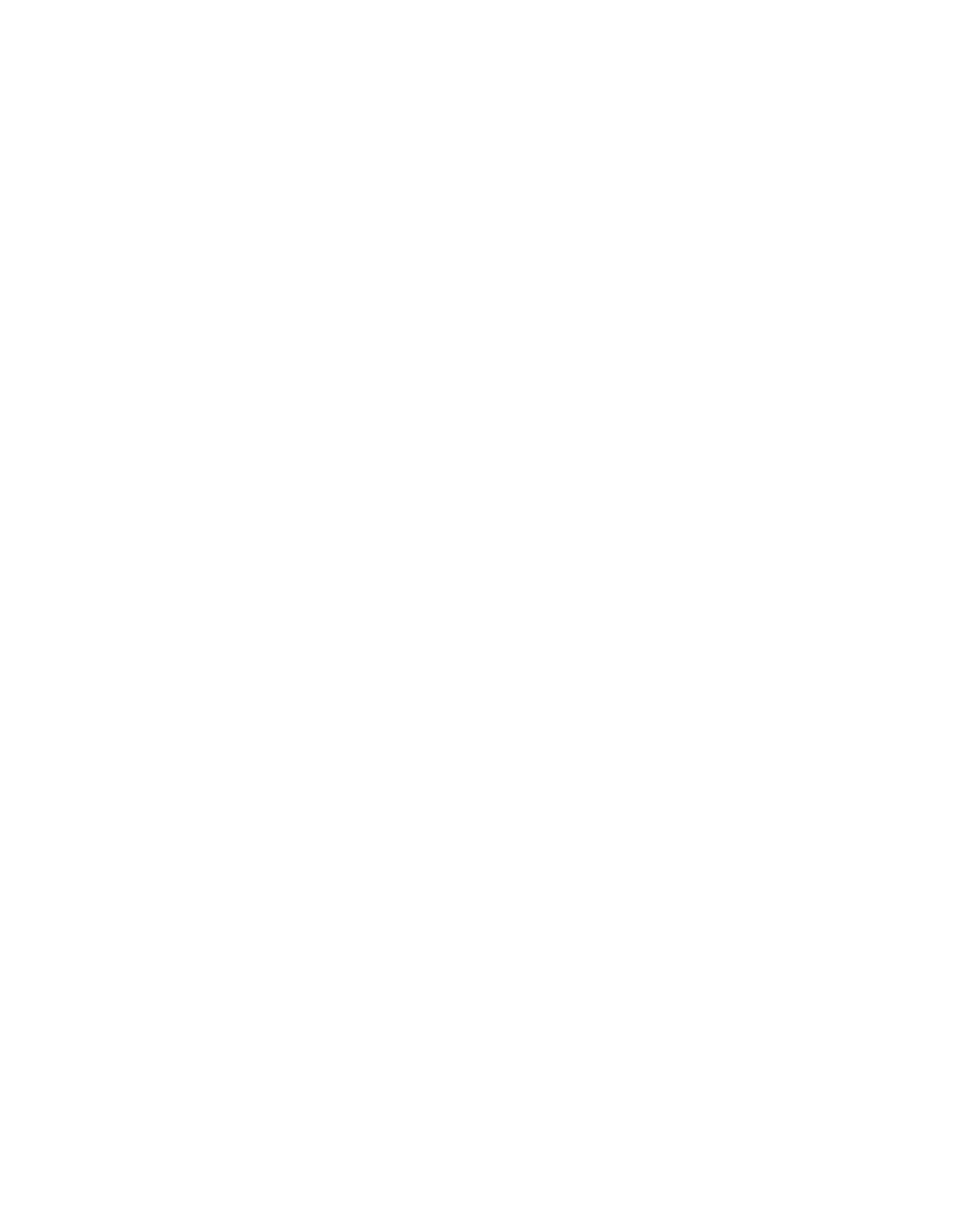$30$ 

Grip portion 94 desirably includes gripping ears 106. Gripping ears 106 may extend outwardly from grip portion 94 substantially radially and be shaped for convenient gripping by a physician.

Referring to FIGS. 19 through 21, in this embodiment, 5 coaxial guide catheter 12 includes interrupted hub 108, hemitube portion 110, braided portion 112 and tip portion 114.

Interrupted hub 108 defines an opening 116, along a side thereof. Interrupted hub 108 may be substantially C-shaped or U-shaped in cross section. Opening 116 is sized so that 10 tapered inner catheter 14 may be passed readily therethrough in a direction perpendicular to the long axes of both interrupted hub 108 and tapered inner catheter 14. Hemi-tube portion 110 is immediately distal to interrupted hub 108. Hemi-tube portion 110 may be formed, for example, from a 15 metal hypo tube forming approximately 50% of the circumference of a cylinder. Hemi-tube portion 110 is aligned so that opening 116 of interrupted hub 108 is coextensive with opening 118 of hemi-tube portion 110. Hemi-tube portion 110 is joined to braided portion 112, for example, by adhesive, 20 bonding or welding. The location where hemi-tube portion 110 and braided portion 112 join defines the entire circumference of a cylinder.

Braided portion 112 may be reinforced by a coil or braid, 120. Coil or braid 120 may be formed of metal or another 25 suitable reinforcing material.

Tip portion 114 is generally not reinforced and is substantially soft. Tip portion 114 is similarly structured to tapered inner catheter tip 42. Tip portion 114 may include a radiopaque marker band 24.

Beginning at the distal end of coaxial guide catheter 12, tip portion 114 may be formed substantially of, for example, 2533 Pebax® This may be followed by a section of 3533 Pebax®, then by a section of 5533 Pebax®, then by a further section of 7233 Pebax®. These Pebax® portions may all 35 incorporate, for example, about 20% barium sulfate (BaSO<sub>4</sub>).

In one embodiment, tip portion 114 and braided portion 112 may have an overall length together of approximately one hundred nine centimeters. Hemi-tube portion 110 and interrupted hub 108 may together have an overall length of 40 approximately eighteen centimeters.

In this embodiment, coaxial guide catheter 12 may be lined with a PTFE liner 122.

In operation, a guide catheter 56 is inserted into a major blood vessel in the body such as aortic arch 58 over guidewire 45 64 and the distal end 68 of guide catheter 56 is brought into proximity of ostium 60 of a smaller branch blood vessel, such as coronary artery 62, that it is desired to enter. Coaxial guide catheter 12, with tapered inner catheter 14, is inserted through guide catheter 56 and over guidewire 64. Guide catheter 56, 50 guidewire 64, coaxial guide catheter 12, and tapered inner catheter 14 are manipulated to insert tapered inner catheter tip 42 into the ostium 60 of the blood vessel that branches off from the major blood vessel. The bump tip 22 of coaxial guide catheter 12 is inserted with tapered inner catheter tip 42 well 55 into ostium 60 of coronary artery 62 or other blood vessel until bump tip 22 of coaxial guide catheter 12 achieves a deep seated position. Tapered inner catheter 14 is then withdrawn from the lumen of coaxial guide catheter 12. An interventional cardiology treatment device such as a catheter bearing 60 a stent or a balloon (not shown) is then inserted through the lumen of coaxial guide catheter 12 which remains inside guide catheter 56.

When the interventional cardiology device reaches a stenosis or blockage in coronary artery 62 or another branch blood 65 vessel, force may be applied to the interventional cardiology device catheter while reinforced portion 18 and rigid portion

20 of coaxial guide catheter 12 provide back up support. The back force that would tend to dislodge bump tip 22 from a deep seated position in the ostium in the branch blood vessel is transferred through reinforced portion 18 to rigid portion 20 of coaxial guide catheter 12. A physician may apply a force to the proximal end of the coaxial guide catheter 12 to resist dislodging of bump tip 22 from the ostium of the branch artery.

One advantage of the present invention over prior art approaches is that the present invention does not interfere the injection of fluids via the Y-adapter of guide catheter 56 as does the use of a smaller catheter within a larger catheter.

The present invention may be embodied in other specific forms without departing from the spirit of the essential attributes thereof; therefore, the illustrated embodiments should be considered in all respects as illustrative and not restrictive, reference being made to the appended claims rather than to the foregoing description to indicate the scope of the invention.

What is claimed is:

1. A device for use with a standard guide catheter, the standard guide catheter having a continuous lumen extending for a predefined length from a proximal end at a hemostatic valve to a distal end adapted to be placed in a branch artery, the continuous lumen of the guide catheter having a circular cross-sectional inner diameter sized such that interventional cardiology devices are insertable into and through the lumen to the branch artery, the device comprising:

- a flexible tip portion defining a tubular structure having a circular cross-section and a length that is shorter than the predefined length of the continuous lumen of the guide catheter, the tubular structure having a cross-sectional outer diameter sized to be insertable through the crosssectional inner diameter of the continuous lumen of the guide catheter and defining a coaxial lumen having a cross-sectional inner diameter through which interventional cardiology devices are insertable; and
- a substantially rigid portion proximal of and operably connected to, and more rigid along a longitudinal axis than, the flexible tip portion and defining a rail structure without a lumen and having a maximal cross-sectional dimension at a proximal portion that is smaller than the cross-sectional outer diameter of the flexible tip portion and having a length that, when combined with the length of the flexible distal tip portion, defines a total length of the device along the longitudinal axis that is longer than the length of the continuous lumen of the guide catheter. such that when at least a distal portion of the flexible tip portion is extended distally of the distal end of the guide catheter, at least a portion of the proximal portion of the
- substantially rigid portion extends proximally through the hemostatic valve in common with interventional cardiology devices that are insertable into the guide catheter.

2. The device of claim 1 wherein the tubular structure includes a distal portion adapted to be extended beyond the distal end of the guide catheter while a proximal portion remains within the lumen of the guide catheter, such that the device assists in resisting axial and shear forces exerted by the interventional cardiology device passed through and beyond the coaxial lumen that would otherwise tend to dislodge the guide catheter from the branch artery.

3. The device of claim 2 wherein the proximal portion of the tubular structure further comprises structure defining a proximal side opening extending for a distance along the longitudinal axis, and accessible from a longitudinal side defined transverse to the longitudinal axis, to receive an inter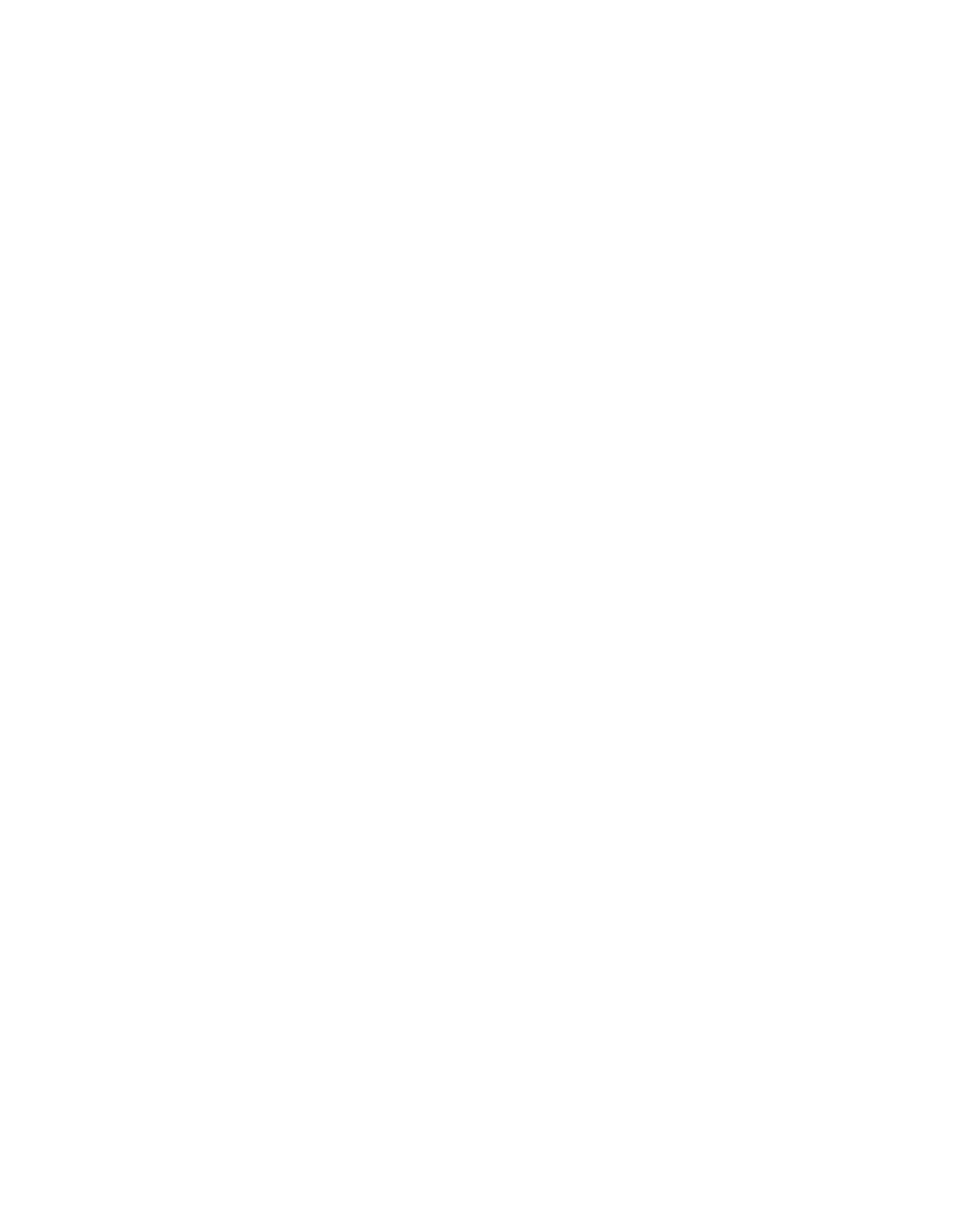20

ventional cardiology device into the coaxial lumen while the proximal portion remains within the lumen of the guide catheter.

4. The device of claim 3 wherein the proximal side opening includes structure defining a full circumference portion and 5 structure defining a partially cylindrical portion.

5. The device of claim 2 wherein the flexible cylindrical distal tip portion further comprises a radiopaque marker proximate a distal tip.

6. The device of claim 1 wherein the tubular structure 10 includes a flexible cylindrical distal tip portion and a flexible cylindrical reinforced portion proximal to the flexible distal tip portion.

7. The device of claim 6 wherein the flexible cylindrical reinforced portion is reinforced with metallic elements in a 15 braided or coiled pattern.

8. The device of claim 1 wherein the cross-sectional inner diameter of the coaxial lumen of the tubular structure is not more than one French smaller than the cross-sectional inner diameter of the guide catheter.

9. The device of claim 1 wherein the substantially rigid portion includes from distal to proximal direction, a crosssectional shape having a full circumference portion, a hemicylindrical portion and an arcuate portion.

10. The device of claim 1 wherein the predefined length of 25 the guide catheter is about 100 cm and the total length of the device is about 125 cm.

11. A device for use with a standard guide catheter, the standard guide catheter having a continuous lumen extending for a predefined length from a proximal end at a hemostatic 30 valve to a distal end adapted to be placed in a branch artery, the continuous lumen of the guide catheter having a circular cross-section and a cross-sectional inner diameter sized such that interventional cardiology devices are insertable into and through the lumen to the branch artery, the device comprising: 35

- an elongate structure having an overall length that is longer than the predefined length of the continuous lumen of the guide catheter, the elongate structure including:
- a flexible tip portion defining a tubular structure having a circular cross-section that is smaller than the circular 40 cross-section of the continuous lumen of the guide catheter and a length that is shorter than the predefined length of the continuous lumen of the guide catheter, the flexible tip portion being sized having a cross-sectional outer diameter sized to be insertable through the cross-45 sectional inner diameter of the continuous lumen of the guide catheter and defining a coaxial lumen having a cross-sectional inner diameter through which interventional cardiology devices are insertable;
- a reinforced portion proximal to the flexible tip portion; 50 and
- a substantially rigid portion proximal of and connected to, and more rigid along a longitudinal axis than, the flexible tip portion and defining a rail structure without a lumen and having a maximal cross-sectional dimension 55 at a proximal portion that is smaller than the crosssectional outer diameter of the flexible tip portion,
- such that when at least a distal portion of the flexible tip portion is extended distally of the distal end of the guide catheter with at least proximal portion of the reinforced 60 device is about 125 cm. portion remaining within the continuous lumen of the guide catheter, at least a portion of the proximal portion

of the substantially rigid portion extends proximally through the hemostatic valve in common with interventional cardiology devices that are insertable into the guide catheter.

12. The device of claim 11 wherein, when the distal portion of the flexible tip portion is insertable through the continuous lumen of the guide catheter and beyond the distal end of the guide catheter, the device assists in resisting axial and shear forces exerted by an interventional cardiology device passed through and beyond the coaxial lumen that would otherwise tend to dislodge the guide catheter from the branch artery.

13. The device of claim 11 wherein the substantially rigid portion further includes a partially cylindrical portion defining an opening extending for a distance along a side thereof defined transverse to a longitudinal axis that is adapted to receive an interventional cardiology device passed through continuous lumen of the guide catheter and into the coaxial lumen while the device is inserted into the continuous lumen, the opening extending substantially along at least a portion of a length of the substantially rigid portion.

14. The device of claim 11 wherein, after the device is inserted into the continuous lumen of the guide catheter, the device extends an overall effective length of a coaxial lumen through which an interventional cardiology device may be inserted while utilizing only a single hemostatic valve and without any telescoping structure preassembled prior to the device being inserted into the continuous lumen of the guide catheter.

15. The device of claim 11, further comprising a radiopaque marker proximate the distal portion of the flexible tip portion.

16. The device of claim 11, wherein the reinforced portion is reinforced with metallic elements in a braided or coiled pattern.

17. The device of claim 11 wherein the cross-sectional inner diameter of the coaxial lumen of the flexible distal portion is not more than one French smaller than the crosssectional inner diameter of the guide catheter.

18. The device of claim 11 wherein the substantially rigid portion includes, starting at a from distal to proximal direction, a cross-sectional shape having a full circumference portion, a hemicylindrical portion and an arcuate portion.

19. The device of claim 11 wherein the elongate structure includes, starting at the distal portion of the flexible distal portion, at least a first portion having a first flexural modulus, a second portion having a second flexural modulus greater than the first flexural modulus, and a third portion having a third flexural modulus greater than the second flexural modulus.

20. The device of claim 19 in which the first flexural modulus is about 13,000 PSI plus or minus 5000 PSI, the second flexural modulus is about 29,000 PSI plus or minus 10,000 PSI, and the third portion flexural modulus is about 49,000 PSI plus or minus 10,000 PSI.

21. The device of claim 19 in which the first portion is about 0.1 cm in length, the second portion is about three cm in length, and the third portion is about five cm in length.

22. The device of claim 11 wherein the predefined length of the guide catheter is about 100 cm and the total length of the